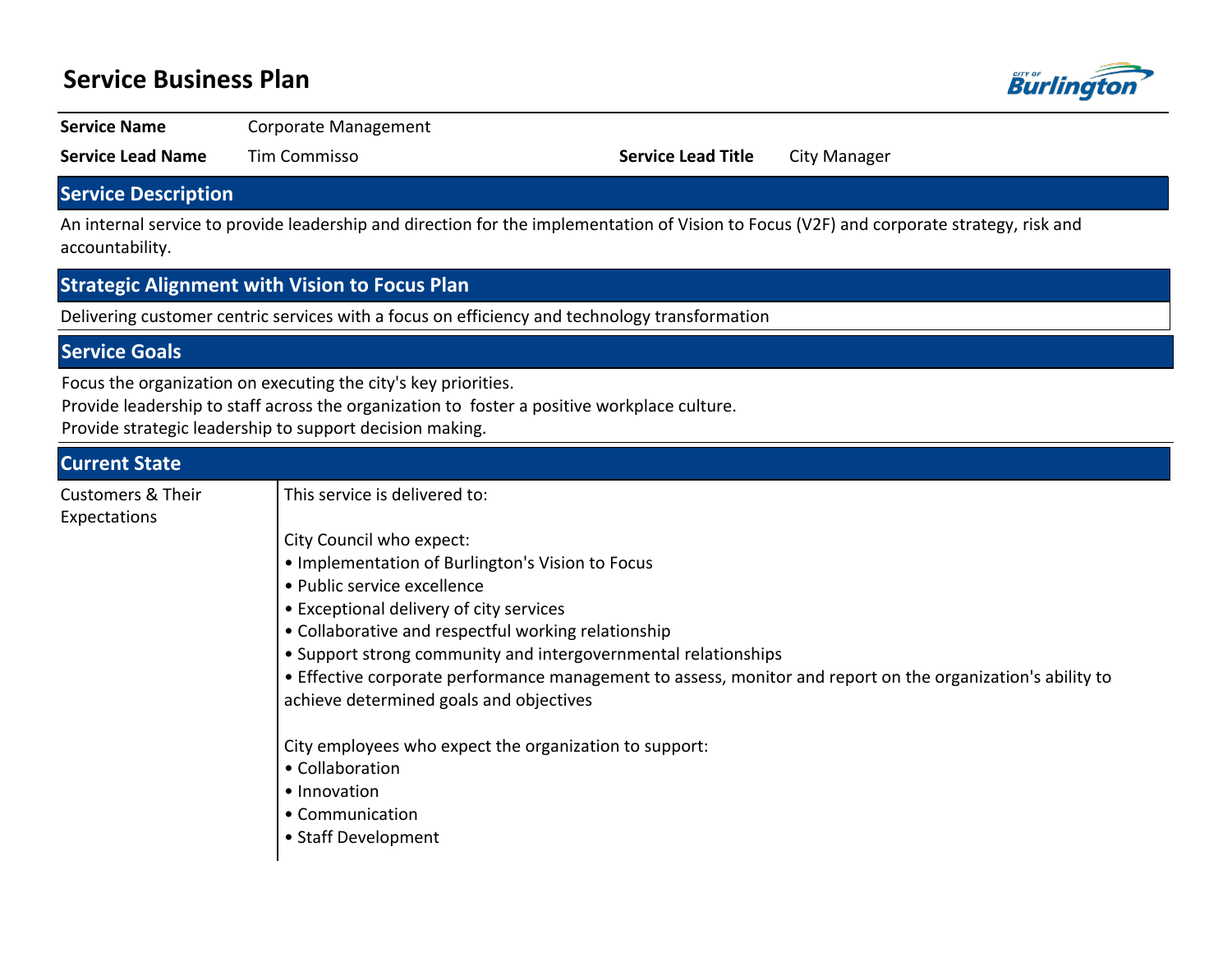|                                                                     | • Organizational Values                                                                                                                                                                                                                                                                                                                                                                                                                                                                                                                                                                                    |  |  |  |  |  |
|---------------------------------------------------------------------|------------------------------------------------------------------------------------------------------------------------------------------------------------------------------------------------------------------------------------------------------------------------------------------------------------------------------------------------------------------------------------------------------------------------------------------------------------------------------------------------------------------------------------------------------------------------------------------------------------|--|--|--|--|--|
| <b>Existing Service Delivery</b>                                    | Provide corporate leadership to align the organization's service delivery, work plans, projects and other initiatives in<br>order to achieve Council's Vision to Focus (V2F) - Burlington's Corporate Work Plan/Priorities.<br>1. Increasing Economic Prosperity and Community Responsive City Growth Management<br>2. Improving Integrated City Mobility<br>3. Supporting Sustainable Infrastructure and a Resilient Environment<br>4. Building More Citizen Engagement, Community Health and Culture<br>5. Delivering Customer Centric Services with a Focus on Efficiency and Technology Transformation |  |  |  |  |  |
| <b>Existing Customer</b><br>Engagement Tools /<br>Methods           | <b>Committee and Council Meetings</b><br>City Website for public (www.burlington.ca) and internal website for staff (860)<br>Denison Organizational Culture Survey<br><b>Ongoing Department &amp; Management Meetings</b>                                                                                                                                                                                                                                                                                                                                                                                  |  |  |  |  |  |
| Is this Service Provincially<br>Legislated?                         | The Municipal Act<br>Yes                                                                                                                                                                                                                                                                                                                                                                                                                                                                                                                                                                                   |  |  |  |  |  |
| For this Service are there<br><b>Approved Service</b><br>Standards? | Council's approved V2F and biannual reports.<br>Yes                                                                                                                                                                                                                                                                                                                                                                                                                                                                                                                                                        |  |  |  |  |  |

| <b>Programs</b>                     |                                                                                                                                                                                                                                                                                                                                                                                                                                                  |  |  |  |  |
|-------------------------------------|--------------------------------------------------------------------------------------------------------------------------------------------------------------------------------------------------------------------------------------------------------------------------------------------------------------------------------------------------------------------------------------------------------------------------------------------------|--|--|--|--|
| Corporate and Strategic<br>Planning | Facilitate the development and provide leadership for the implementation of Council's Strategic Plan. Provide<br>strategic alignment between the strategic plan, V2F and the organization's operations. Lead assessments of<br>organizational capacity and corporate initiatives prioritization. Monitor and report fostering accountability to<br>Council and the community on the implementation of these plans and of the ongoing operations. |  |  |  |  |
| Corporate Risk &<br>Accountability  | Manage a corporate wide risk and accountability program to support the Strategy and Risk Team in corporate<br>decision making, resource allocation, financial planning and risk mitigation.                                                                                                                                                                                                                                                      |  |  |  |  |
| <b>Board Liaison</b>                | Represent the City and collaborate with identified boards and commissions to exchange information, foster<br>relationships and provide advice.                                                                                                                                                                                                                                                                                                   |  |  |  |  |
| Corporate Project<br>Management     | Ensures alignment with strategic planning activities, leads strategic corporate projects from initiation through to<br>completion; assesses corporate project capacity and delivers project status reporting.                                                                                                                                                                                                                                    |  |  |  |  |
| Corporate Culture<br>Leadership     | Through assessment, engagement and action, provide opportunities to strengthen and build a positive corporate<br>culture for employees which includes, opportunities for employee input, celebrating and strengthening diversity<br>and inclusivity, reconciliation, taking pride in serving the community and continuously learning.                                                                                                            |  |  |  |  |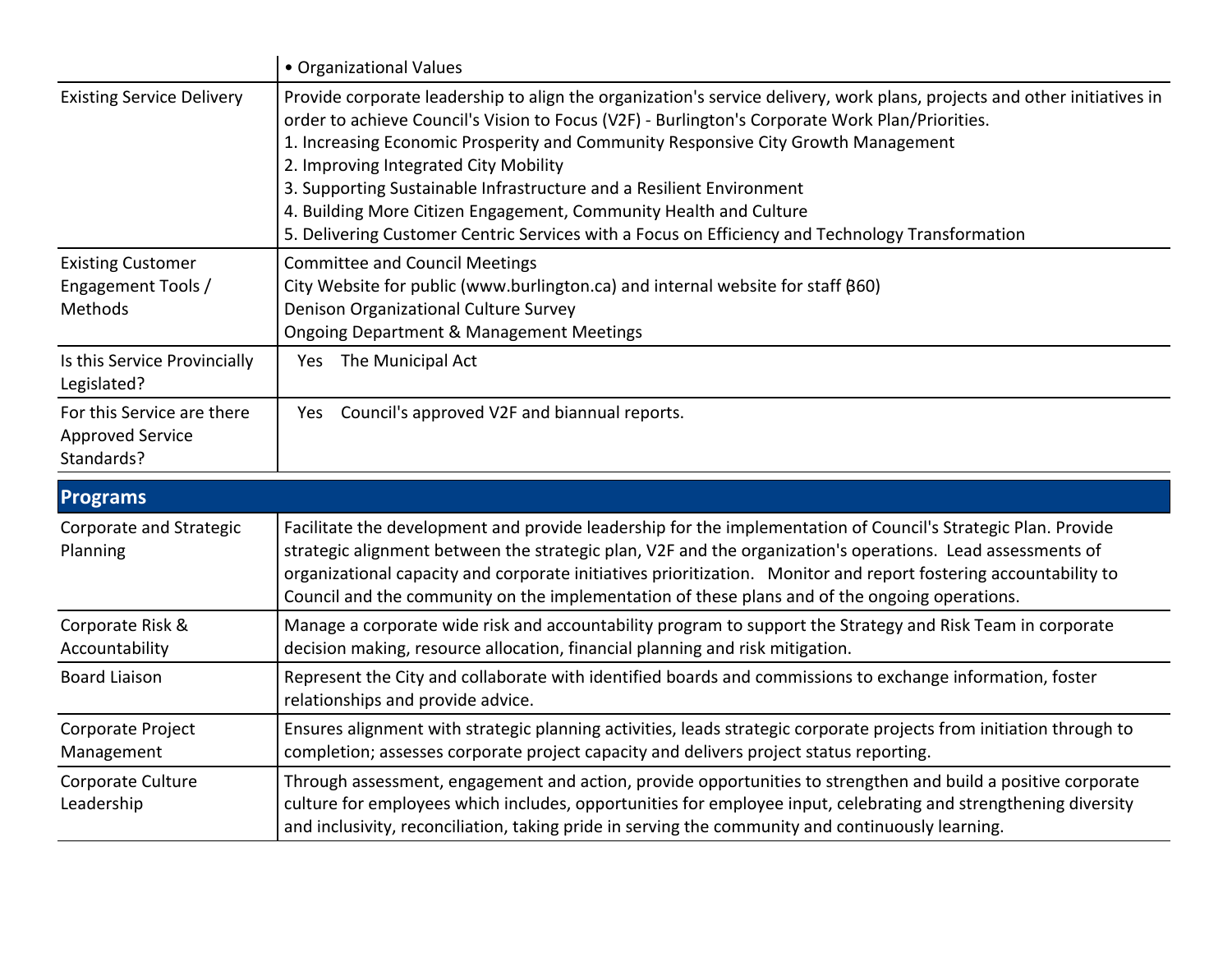Business Performance and Continuous Improvement

Provide support to all service areas with development of service performance measures, business planning, alignment to corporate priorities and plans and facilitate continuous improvement reviews utilizing business practices such as process reviews, SWAT analysis and innovation design thinking.

**Recent Continuous Improvement Initiatives**

2019:

With the election in 2018 of 5 new council members, a new plan was developed to give more direction and focus to the longer term strategic plan : Vision to Focus (V2F) was developed and launched to the city and staff.

Organizational values were launched by the staff team that was formed out of the Culture Survey completed in 2016. The Values team worked with staff from all across the organization to develop, test and refine the values. They launched in 2018 with behaviour statements that give staff examples of what our values look like day to day.

Under a new City Manager, an organizational redesign was launched in the fall of 2019 that provides more focus on strategy, risk and accountability; service group alignment and a new Strategy and Risk Executive Team.

In the fall of 2019 , four service reviews were started through the support of the Provincial Audit and Accountability Fund. Results of the service reviews are due to be released in December 2019 and implemented over 2020.

**Environmental Considerations**

Environmental considerations such as climate action and supporting a resilient environment are always part of the development of strategy and part of the risk lens by which cooperate policies and plans are developed, designed and implemented.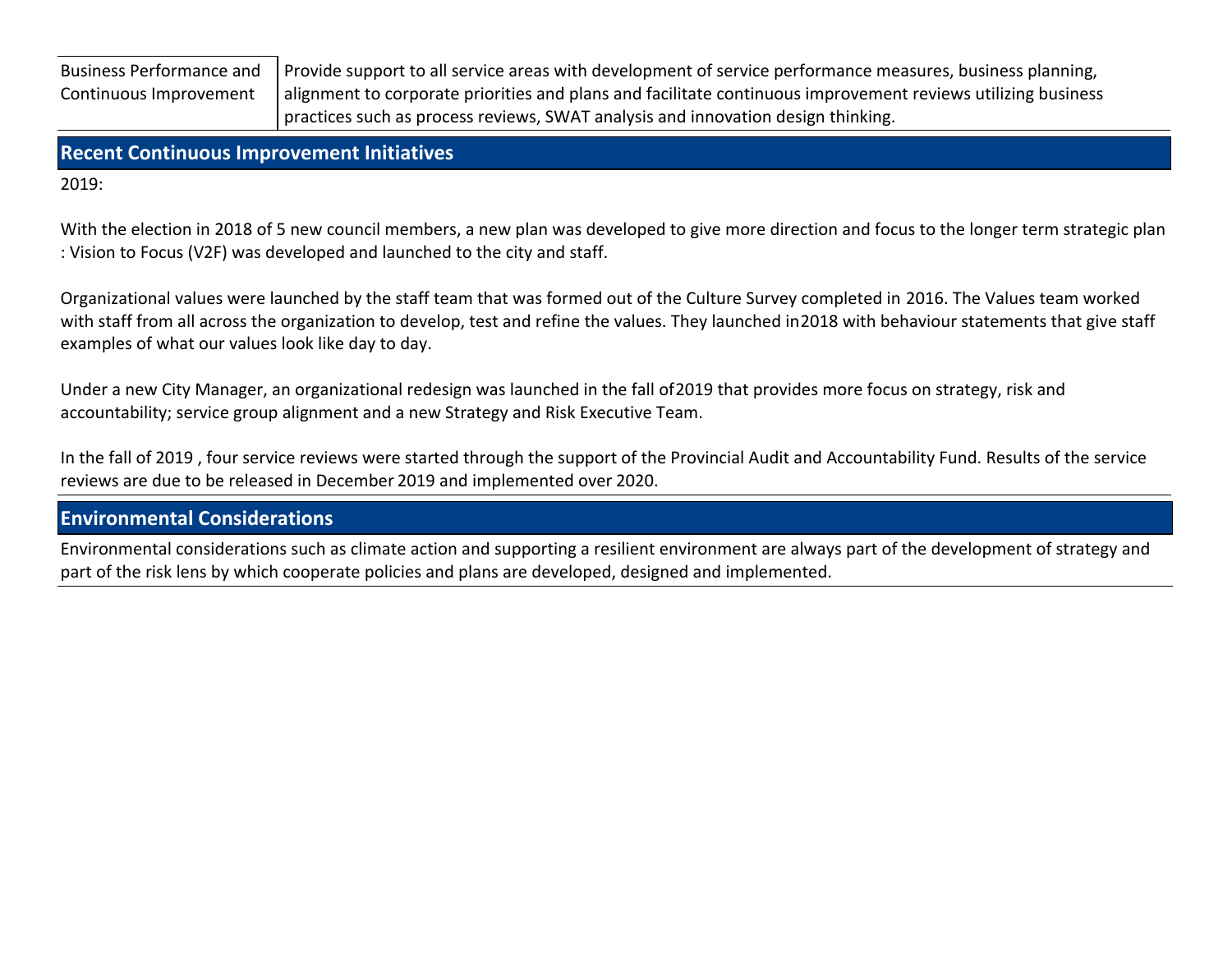|                                                                                                                                                                                                                                                                                              | <b>Emerging Opportunities and Anticipated Risks</b>                                                                                                                                                                                                     |                          |  |  |  |  |
|----------------------------------------------------------------------------------------------------------------------------------------------------------------------------------------------------------------------------------------------------------------------------------------------|---------------------------------------------------------------------------------------------------------------------------------------------------------------------------------------------------------------------------------------------------------|--------------------------|--|--|--|--|
| <b>Emerging Opportunities</b>                                                                                                                                                                                                                                                                | Support the organization in the development and implementation of:                                                                                                                                                                                      |                          |  |  |  |  |
| • as we implement V2F, other projects, partnerships and opportunities may emerge<br>• sustaining and utilizing the service review framework developed in 2019 to evaluate other city provide services<br>• development of a program and framework for organizational risk and accountability |                                                                                                                                                                                                                                                         |                          |  |  |  |  |
| <b>Anticipated Risks</b>                                                                                                                                                                                                                                                                     | Financial and resource risk not enough resources or money to deliver V2F                                                                                                                                                                                |                          |  |  |  |  |
|                                                                                                                                                                                                                                                                                              | Organization taking on too much, resulting in project overload.                                                                                                                                                                                         |                          |  |  |  |  |
|                                                                                                                                                                                                                                                                                              | Lack of continued focus on improving culture in the organization.                                                                                                                                                                                       |                          |  |  |  |  |
|                                                                                                                                                                                                                                                                                              | Poor coordination, communication and assessment with Burlington Leadership Team about organizational capacity<br>and annual project priorities in order to reduce risk of corporate priority projects not being completed on-time and<br>within budget. |                          |  |  |  |  |
| <b>Enterprise Risk</b><br>Considerations                                                                                                                                                                                                                                                     | Corporate Management Service is responsible for maintaining the overall ERM program for the corporation. 2020<br>will see the addition of the Risk and Strategy Team and a more holistic risk management program.                                       |                          |  |  |  |  |
| <b>Service Initiatives</b>                                                                                                                                                                                                                                                                   |                                                                                                                                                                                                                                                         | <b>Target Completion</b> |  |  |  |  |
| First progress report on V2F initiatives and projects due to Council                                                                                                                                                                                                                         |                                                                                                                                                                                                                                                         | Feb 2020                 |  |  |  |  |
| Hire new Executive Director of Strategy, Risk and Accountability                                                                                                                                                                                                                             |                                                                                                                                                                                                                                                         | Jan 2020                 |  |  |  |  |
| Continue the implementation of Phase 1 of CRM                                                                                                                                                                                                                                                | Jun 2020                                                                                                                                                                                                                                                |                          |  |  |  |  |
| Collaborate with Human Resources to develop and implement a diversity and inclusivity strategy for the city of<br>Burlington                                                                                                                                                                 |                                                                                                                                                                                                                                                         | Sep 2020                 |  |  |  |  |
| Lead the implementation of the recommendations form the Red Tape Red Carpet Taskforce                                                                                                                                                                                                        | Feb 2020                                                                                                                                                                                                                                                |                          |  |  |  |  |
| Lead the BEDC review                                                                                                                                                                                                                                                                         | Feb 2020                                                                                                                                                                                                                                                |                          |  |  |  |  |